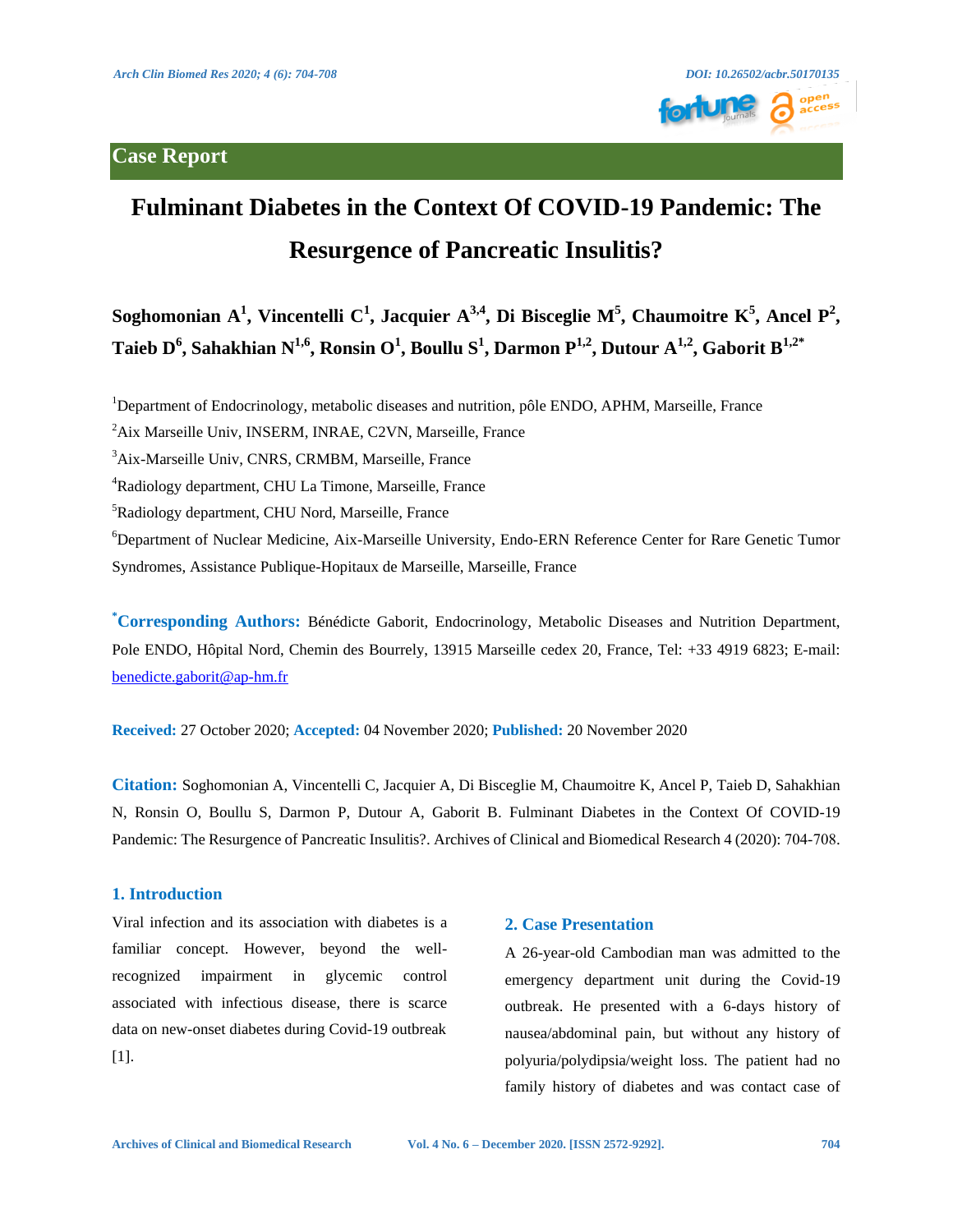Covid-19 positive individuals. He denied taking any medication. On admission, he suffered from confusional state and somnolence; BT=34°C (93.2°F); RR=34/min; BP=100/50 mmHg HR=75/min, Oxygen saturation=98%AA, BMI 20  $\text{kg/m}^2$ . Auscultation of the chest revealed fine crackles. Blood gases demonstrated severe metabolic acidosis (pH=6.9; HCO<sub>3</sub>=3 mmol/L; acid lactic=2.5 mmol/L). Urine and blood sampling showed ketonuria at 0.8 g/L with major hyperglycaemia at 60.5 mmol/L (1100 mg/dL) confirming the diagnosis of diabetic ketoacidosis (DKA). An inflammatory state (leucocytes= $16.10^9$ /L,  $CRP=40$  mg/L Procalcitonin=4 ng/L), kidney function impairment (plasma creatinine=334 µmol/L), and a serum lipase at 2N were observed. Glycosylated hemoglobin HbA1c was found low at 6.2% with a normal Hb=13 g/dL. A PCR-test for SARS-CoV-2 was negative. The patient was treated with aggressive intra-venous fluids, intensive intravenously insulin therapy and a probabilistic antibiotic therapy. He was transferred to the intensive care unit (ICU), where he was intubated because of an acute respiratory distress syndrome with hypoxemia ( $pO_{2}=62$  mmHg). Fullbody computed tomography (CT) scan reported severe pulmonary lesions peripherally distributed compatible with Covid-19, and right colitis in the abdomen. (Figure 1A-D). The investigation for another infection than Covid-19 evidence proved fruitless. Baseline hemocultures and cytobacteriological urine examination returned sterile. Iterative PCR for SARS-CoV-2 realized on nasopharyngeal swabs, during the first days after admission, remained negative. SARS-CoV-2 serum IgG antibody was also negative. Despite the large search for many viruses, in particular enterovirus (coxsackie, echovirus), herpes virus, HHV-6,

mumps, influenza B, EBV, CMV, hepatitis A virus, no microbiologic agent was identified. Regarding the multi-organ failure, kidney function returned to normal with rehydration and closely monitoring of serum electrolytes and the diagnosis of acute tubular necrosis was retained. Regarding glucose homeostasis, the autoantibodies against glutamic acid decarboxylase (GAD), islet-associated antigen 2 (IA2) and insulin and zinc transporter 8 (ZnT8) were negative. Intravenous glucagon test showed severe impairment of insulin secretion with serum Cpeptide<0.17 nmol/L after injection. Genotypic analysis revealed no human-leucocyte antigen (HLA) susceptibility for type 1 diabetes mellitus (T1D) or DF

(DRB1\*07:01;DQB1\*02:02;DQA1\*01:02;DRB1\*02 :01;DRB1\*15:01;DQB1\*05:02;DQA1\*02:01;DPB1\* 03:01).

Abdominal CT-scan showed a normal volume pancreatic gland but peripancreatic fat infiltration (Figure 1C). <sup>68</sup>Galium-PET/CT-DOTATOC performed one month later revealed no pancreatic insulitis. (Figure 1E). In accordance with the Japan Diabetes Society criteria [2], the patient was diagnosed with FD. The patient was transitioned to subcutaneous insulin infusion and a diabetic diet. He was discharged at day  $20<sup>th</sup>$ , under multiple daily insulin injection therapy (13U basal and 26U prandial insulin).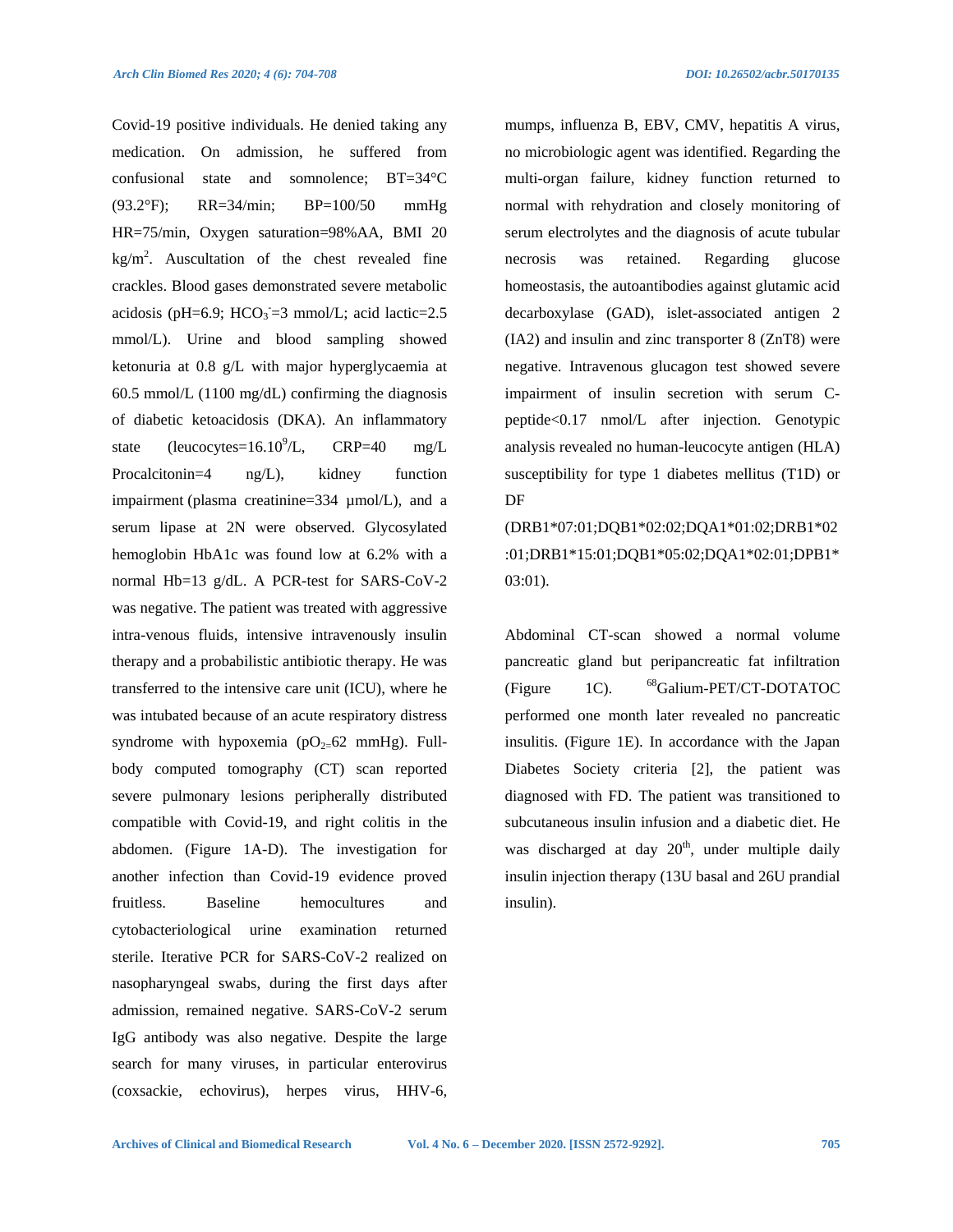*Arch Clin Biomed Res 2020; 4 (6): 704-708 DOI: 10.26502/acbr.50170135*



**Figure 1:** (A) Chest X Ray showing bilateral interstitial pneumonia associated with right pleural effusion; (B) Pulmonary CT (parenchymal window) showing medium-abundance right pleural effusion and diffuse pulmonary involvement associating bilateral ground-glass opacities (GGO) with Crazy Paving aspect (combination of GGO, thickened polygonal septal lines and intralobular reticulations), and some consolidations (middle lobe); (C, D) Abdominal CT showing peripancreatic fluid next to the corporocaudal region without trophicity or pancreatic gland enhancement anomaly, and right colitis without signs of complication; (E) <sup>68</sup>Galium-Positron Emission Tomography /CT-DOTATOC showing no pancreatic insulitis.

#### **3. Conclusions**

Fulminant diabetes is a very rare condition which is characterized by 1) a remarkably abrupt onset of the disease with acute ketosis or DKA within one week after the onset of hyperglycemic symptoms, 2) a low HbA1c value despite a high plasma glucose level, 3) an absence of insulin secretion capacity (low peptide-C levels after intravenous glucagon or meal load). It is considered a rapid and violent immune reaction targeted to viro-infected β-cells in genetically predisposed patients (HLADRB1\*0405; DQB1\*0401) that leads to a massive β-cell death [2]. The number of patients presumably amounts to

5,000-7,000 in Japan. In western countries, FD has been reported after anti-PD-1/PD-L1 inhibitors, alone or in association with anti-CTLA-4 antibodies treatments. To our knowledge, no case of FD during Covid-19 outbreak has been reported to date, though ketosis/DKA precipitated by Covid-19 have been observed [3]. In this case, no firm conclusion can be drawn on the triggering factor associated with this new-onset diabetes, and the negativity of Covid-19 sampling do not support this hypothesis. However, the Covid-19 diagnosis cannot be totally ruled out also, RT-PCR false-negative results have been reported (given the variation of viral RNA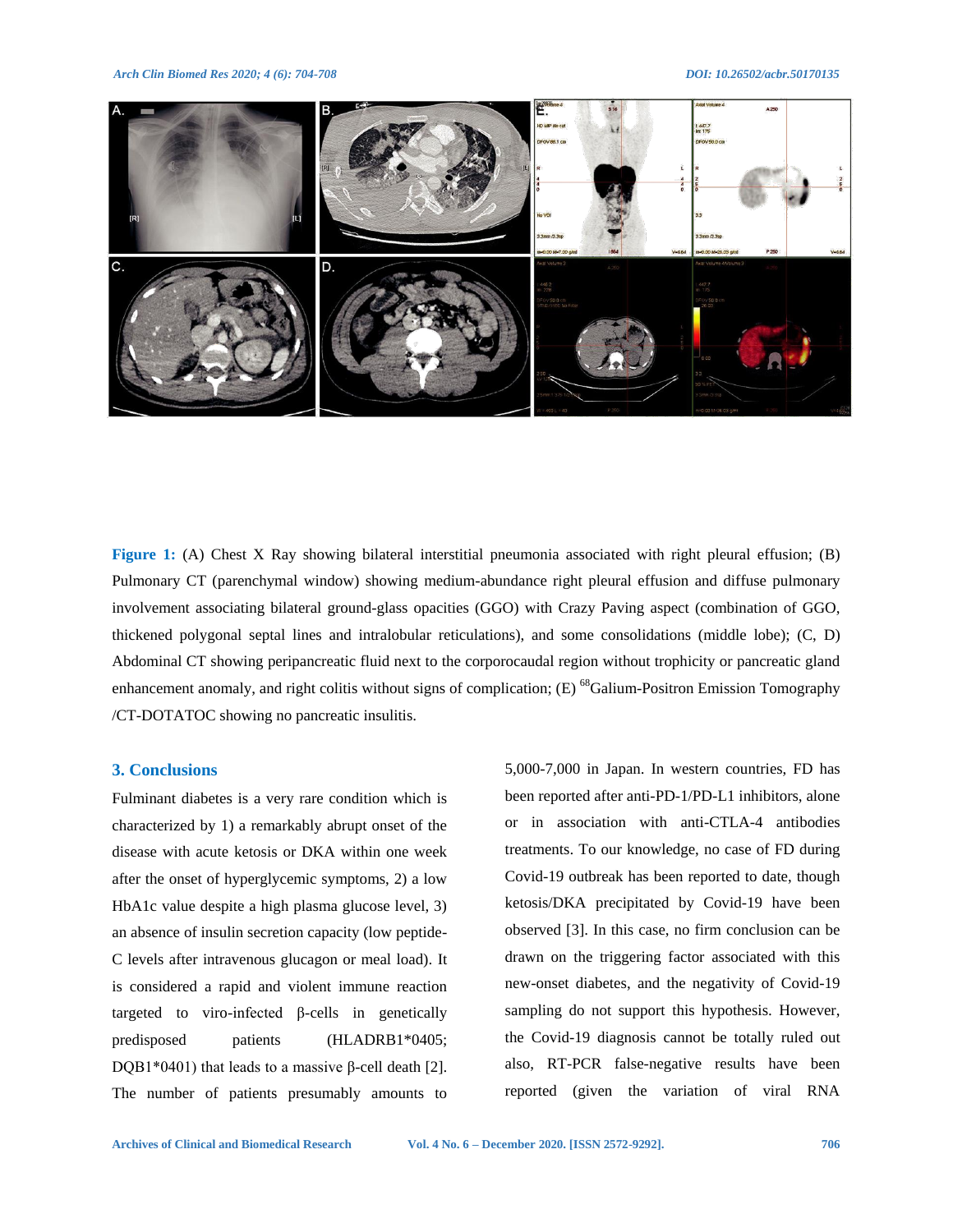sequences) and given the social epidemic context. Furthermore, SARS-CoV-2 IgG testing was tested soon after diagnosis and other report from North West London, showing an increase in new-onset T1D in children during the COVID-19 pandemic, have showed similar results with only 9% of SARS-CoV-2 PCR positive and only 19% of IgG antibody positive [4]. Furthermore, CT lesions though not typical were evaluated as compatible by trained radiologists.

This case highlights the difficulty in proving viruses as causative agents in T1D, and more attention should be paid to the pancreatic beta cell as a site of infection.

We were not able to detect pancreatic insulitis even using sensitive functional imaging modalities such as <sup>68</sup>Galium-PET/CT, which targets somatostatin receptor 2. This might be due to the small size of islets and their scattered location in the pancreas, the small and acute inflammatory lesion during the insulitis process. However, recent advances in noninvasive imaging techniques such as molecular studies applied to MRI, PET, and optical imaging indicate that there could be a role for diagnostic imaging in the evaluation of beta-cell number, mass, and function and lymphocyte infiltration/inflammatory activity in T1D. Patient HLA typing was unique and not associated to date with fulminant onset diabetes. Several data demonstrated increased ACE2 expression in alveolar AT2 cells, myocardium, kidney, and pancreas that may favor increased pancreatic cells binding of SARS-CoV-2 and hence islet damage. Other viruses such as enteroviruses have been implicated in the development of T1D in humans, suggesting that an initial infection might have significant, long-term

consequences in some individuals. Whether fully lytic infection may arise in fulminant diabetes remains to be demonstrated.

Identifying new-onset diabetes during Covid-19 outbreak, seems crucial in clinical care, to better manage first-line intensive insulin therapy and obtain a better glycemic control in aim to decrease the risk of severe complications. Indeed, increased blood glucose on hospital admission for community acquired pneumonia predicts death in patients without pre-existing diabetes [5], highlighting the need for systematic blood glucose assessment in pulmonary infections.

To conclude, the emergence of new infectious diseases could lead to the development of new insulinopenic diabetes that may aggravate the prognosis of young patients.

#### **References**

- 1. Rubino F, Amiel SA, Zimmet P, et al. New-Onset Diabetes in Covid-19. N Engl J Med 383 (2020): 789-790.
- 2. Imagawa A, Hanafusa T, Awata T, et al. Report of the Committee of the Japan Diabetes Society on the Research of Fulminant and Acute-onset Type 1 Diabetes Mellitus: New diagnostic criteria of fulminant type 1 diabetes mellitus (2012). J Diabetes Investig 3 (2012): 536-539.
- 3. Chee YJ, Ng SJH, Yeoh E. Diabetic ketoacidosis precipitated by Covid-19 in a patient with newly diagnosed diabetes mellitus. Diabetes Res Clin Pract 164 (2020): 108166.